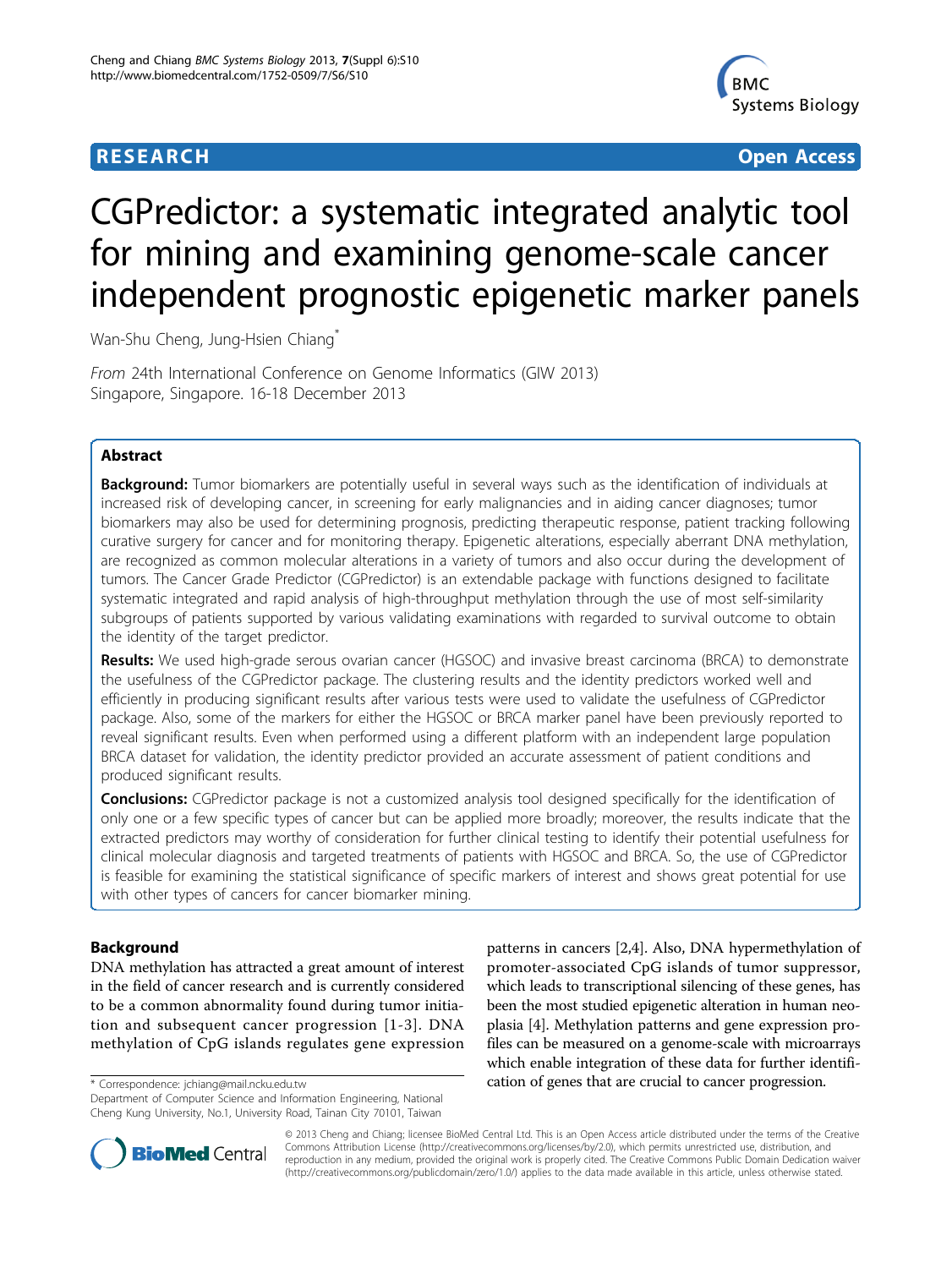An early diagnosis is critical for the successful treatment of many types of cancer. DNA methylation is closely related to the development of cancer [\[5](#page-6-0)]. Since DNA methylation occurs early and can be detected in body fluids, it may be of potential use in the early detection of tumors and for determining the prognosis of some patients [[1-3](#page-6-0)]. The potential to use DNA methylation to determine a patient's prognosis, to predict therapeutic response, for surveillance following curative surgery for cancer and to monitor affected critical genes presents researchers with an attractive option for exploring the clinical use of DNA methylation during the treatment of malignancies. A preventive strategy is needed for patients allowing the use of biomarkers designed to guide physicians in the placement of patients into appropriate screening or surveillance programs for the early detection of cancers. Hence, more reliable markers associated with a large population-base of tumors need to be developed for widespread use in the diagnosis and treatment of cancer. The primary goal of CGPredictor package is to identify and examine biomarkers from strong self-similarity pattern on patients' profiles and the package can be paired with various validation methods designed to facilitate the identification of distinct phenotypes in a variety of cancers.

To demonstrate the utility of CGPredictor, we analyzed alterations in DNA methylation in different cancers of 282 patients with HGSOC [[6](#page-6-0)] as well as 241 patients with BRCA [[7](#page-6-0)] using the Cancer Genome Atlas portal. Tables 1 and [2](#page-2-0) show the clinical characteristics of the patients considered in this study. We believe CGPredictor allows researchers to use the first systematic approach which can be used to support the mining and examining cancer biomarker candidates followed with various validation analyses and we found it to be highly efficient (see Table [4](#page-4-0)). Whether performed using HGSOC or BRCA patients, the statistical significance of the predictor and the clustering genes can be examined; also known cancer markers could be identified in the predictors based on previous reports in the literature.

## Methods

The use of CGPredictor requires several major steps. In the clustering step, the function in the CGPredictor package called "kmeans" is used to cluster samples. In the biomarker selection step, the user can set parameters to choose hypermethylation/hypomethylation corresponding to the downregulated/upregulated intensity between the clustered phenotypes. During the predictor performance examination step, the Cox test is calculated with the clustered clinical outcome of distinct phenotypes and the random selection test can be performed for further validation to increase confidence that gene sets have not been selected randomly. Once validated, a bootstrap test was used to examine the significance between the clustering genes and the phenotypes.

First, the beta value matrix is used for the most selfsimilarity pattern on patients' profiles clustered together by kmeans function in CGPredictor. To extract the biomarker candidates, gene name is used to link the methylation and gene expression matrices. Also, the mean of gene intensity in each cluster group was determined both for gene expression and DNA methylation for subsequent molecular intensity comparison between clustered phenotypes. Then, the filter function in the CGPredictor package can be used to obtain the biomarker candidates which are predictors for corresponding hypermethylation/hypomethylation to downregulated/upregulated genes between phenotypes. Then, the function in CGPredictor for Kaplan-Meier (KM) curves and Cox test with any observed significant differences in survival for different patient groups can be used to estimate the performance of the predictors. To increase the level of statistical confidence and for further validation of the relationship found between clustering genes and the phenotypes and the significance of the predictor, bootstrap

|                                                  | O-CIMP-negative | O-CIMP-positive | <b>Total</b>   |
|--------------------------------------------------|-----------------|-----------------|----------------|
| No. of Patients<br>81                            |                 | 32              | 113            |
| Patient Phenotype Age, years                     |                 |                 |                |
| Median (LQ, UQ)<br>56(50, 63)                    |                 | 60(56, 70)      | 57(51, 66)     |
| No. $\leq 40$ years old                          | 6               | 0               | 6              |
| Survival (in months)                             |                 |                 |                |
| Median <sup>a</sup> (LQ, UQ)<br>20.9(11.7, 34.6) |                 | 17.7(6.8, 27.8) | 20(10.5, 30.9) |
| Sex                                              |                 |                 |                |
| Female<br>81                                     |                 | 32              | 113            |
| Male                                             |                 | 0               | 0              |

Table 1 Characteristics of the HGSOC participants used in the analysis

LQ, lower quartile; UQ, upper quartile; and CI, confidence interval.

<sup>a</sup>Median survival and corresponding confidence intervals were estimated from the Kaplan-Meier curve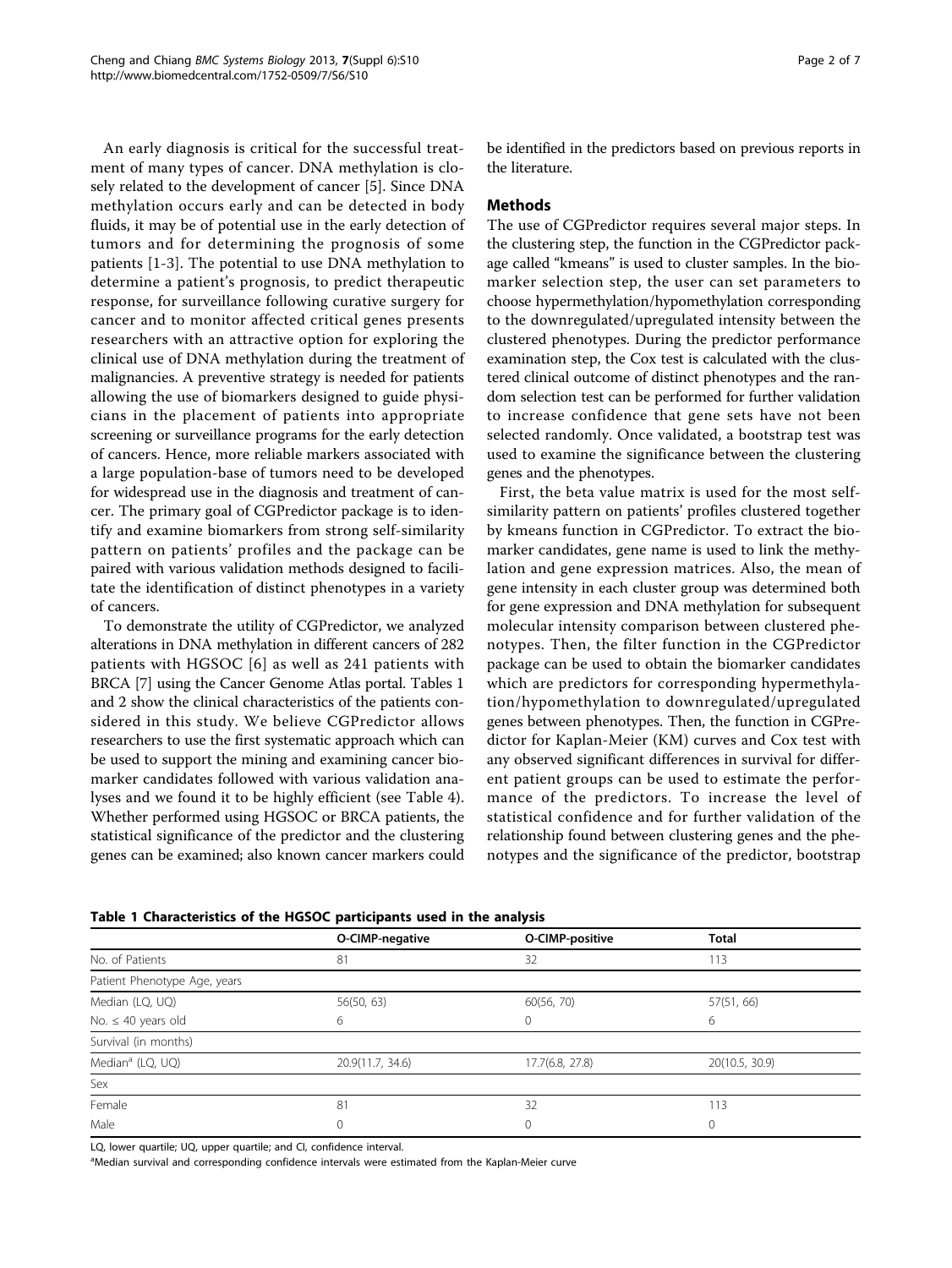<span id="page-2-0"></span>

|                                                 | <b>B-CIMP-negative</b> | <b>B-CIMP-positive</b> | <b>Total</b>     |  |
|-------------------------------------------------|------------------------|------------------------|------------------|--|
| No. of Patients                                 | 77                     |                        | 89               |  |
| Patient Phenotype Age, years                    |                        |                        |                  |  |
| Median (LQ, UQ)                                 | 57(46, 66)             | 66.5(61, 70)           | 59(47, 68)       |  |
| No. $\leq 40$ years old                         | 8                      |                        | 9                |  |
| Survival (in months)                            |                        |                        |                  |  |
| Median <sup>a</sup> (LQ, UQ)<br>14.3(7.6, 21.1) |                        | 14.5(7.9, 18.8)        | 19.2(10.7, 32.9) |  |
| Sex                                             |                        |                        |                  |  |
| Female                                          | 77                     | 12                     | 89               |  |
| Male<br>0                                       |                        | 0                      | $\Omega$         |  |

LQ, lower quartile; UQ, upper quartile; and CI, confidence interval.

<sup>a</sup>Median survival and corresponding confidence intervals were estimated from the Kaplan-Meier curve

and random selection tests can be performed, respectively. The relationship between clustering genes and the distinct subtype of patients could be measured using the bootstrap test. The bootstrap sample datasets are from the original cancer dataset; we used sampling with replacement with a default iteration of 1,000 times. Also, the original clustering genes were used for kmeans clustering in each rebuilt sample set. Then, the sensitivity would be performed for measuring the statistical significance among the 1,000 iteration sampling dataset. Moreover, the random selection test function is designed to randomly select the same number of genes as were originally extracted as biomarker candidates for a specific cancer. The function in CGPredictor can also be used to efficiently test the extracted predictor's significance with the same default of 1,000 iterations (see Table [4](#page-4-0)). The programing structure in CGPredictor functions is user friendly. It will allow for future procedure extension as long as the development of the new packages follow the recommended input and output methods for data structure of every function of CGPredictor. Also, CGPredictor is highly extendible for user modification with any of the functions which can be implemented by R. CGPredictor is not limited to DNA methylation microarrays and is scalable to various kinds of microarray analysis problems. However, our integrated system is limited to use on MAC and Windows operating systems and cannot be used on Linux systems, for example.

Measuring how confident one can be of the usefulness of the extracted biomarker candidates is very important in cancer biomarker mining. Aside from some basic processing functions in our integrated system, the statistical validation functions play a critical role for examining the extracted biomarker candidates. Users can measure how their confidence in the relationship found between feature and the clustered phenotypes as well as the ability of the predictor to examine the quality and significance of the biomarker candidates they extracted using our package, CGPredictor.

## Results

### Study population

We used the CGPredictor package to analyze 282 HGSOC and 241 BRCA patients using Infinium HumanMethylation27K (Illumina Inc., San Diego, CA, USA) including 27,578 CpG dinucleotides spanning about 14,000 genes accessed from the Cancer Genome Atlas (TCGA) data portal. Furthermore, an analysis of another large independent dataset including 596 BRCA patients was analyzed on a different platform, HumanMethylation450k; this was performed for validation in the proposed R package. In earlier work, the hESC specific gene panel has been found to be enriched in poorly differentiated tumors[[8](#page-6-0)]. Based on the previous reports [\[8](#page-6-0),[9\]](#page-6-0), we then compiled related hESC gene sets. ESC over-expressed genes [[10\]](#page-6-0), Nanog, Oct4 and Sox2 targets [\[11\]](#page-6-0), Polycomb targets in hESCs [[12\]](#page-6-0), and Myc targets [\[13,14](#page-6-0)]. Then, the primary analysis was limited to the common gene set including a total of 3,800 genes for subsequent analysis.

## High-grade serous ovarian cancer data analysis and various validations

After kmeans clustering, the two extreme phenotypes which included the most normal tissues and the most abnormal tissues were labeled as O-CIMP-negative (high grade serous ovarian cancer CpG island methylator phenotype) and O-CIMP-positive, respectively. Toyota, et al. first characterized a CpG island methylator phenotype (CIMP) in human colorectal cancer [[15](#page-6-0)]. When hypermethylated and downregulated genes in HGSOC were retrieved, the 43 extracted genes (as predictor in HGSOC) included SOX1, CALCA, DCC, GATA4, and NID2, which are the five genes known to be connected to HGSOC. Aside from the five of 43 biomarker candidates which have been reported to have significant usefulness, the KM curve and Cox test for the specific phenotype distinction had a  $p$ -value of 0.01647 (Figure [1](#page-3-0)). This indicates the distinct phenotypes clustered by the extracted predictor are significantly different from each other.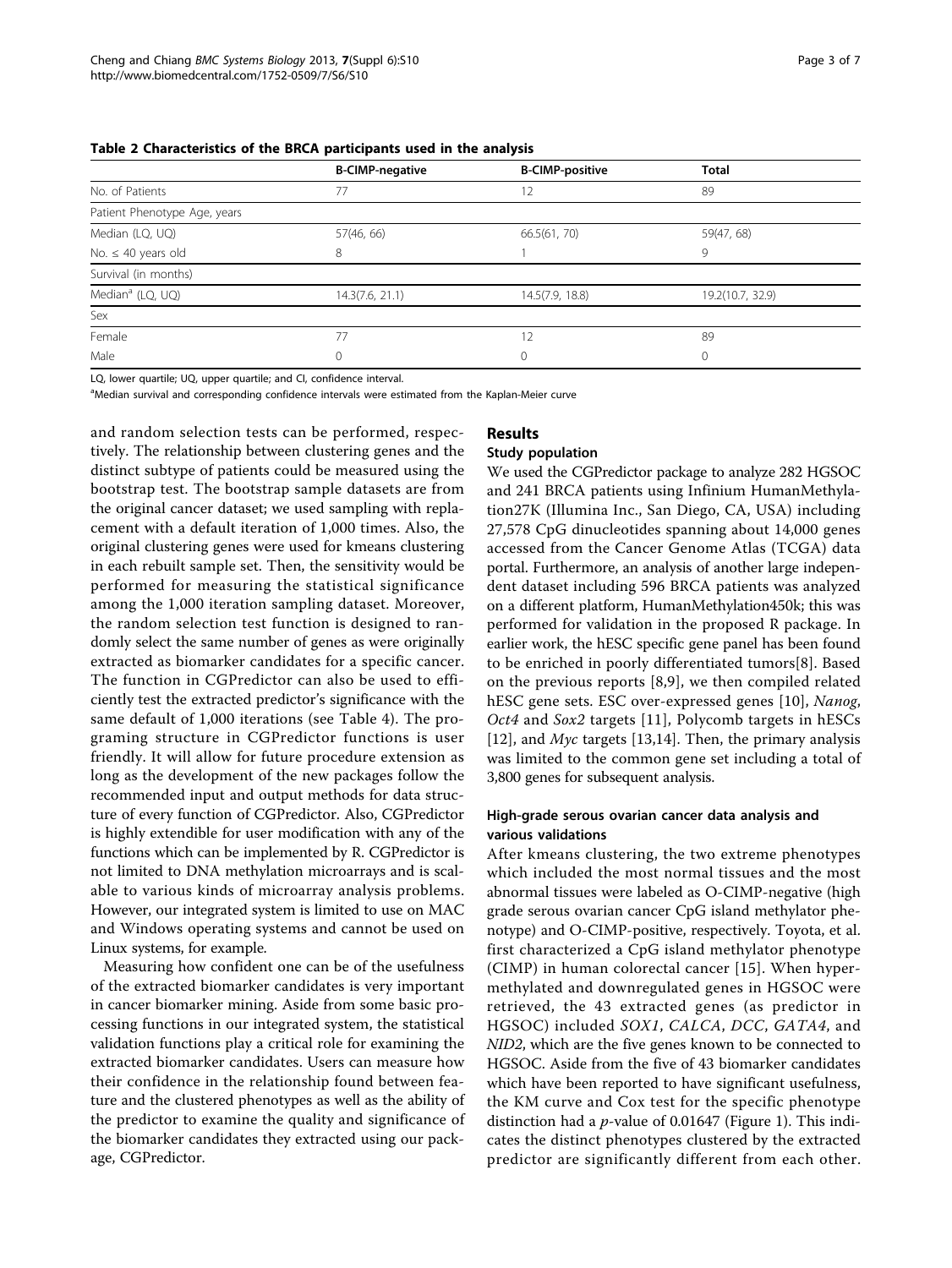<span id="page-3-0"></span>

Furthermore, the predictor for HGSOC were also significant ( $p < 0.0001$  after 1,000 iterations) when genes were randomly selected for examining the significance of the extracted predictor. After the bootstrapping with 1,000 iterations, the data was found to be statistically significant  $(p < 0.0001)$  verified the significance of the clustering results. These results showed that using an extracted predictor from CGPredictor package defined by DNA methylation status is adequate for finding an independent predictor for determining cancer phenotype. Also, the usefulness of the predictor is worth further examination during future clinical testing.

#### Breast cancer data analysis and various validations

We also considered the 241 BRCA patients which were followed for DNA methylation, mRNA expression and datasets of clinical records as another way of validating the usefulness of CGPredictor. The two distinct phenotypes, B-CIMP-negative (BRCA CpG island methylator phenotype) and B-CIMP-positive were obtained after clustering. After using the same processes as used for HGSOC, ten genes were filtered out as predictors. Among these ten genes, BMP6 and GSTP1 have previously been well documented as exhibiting tumor-specific methylation alterations. The two distinct phenotypes were assessed as significant ( $p = 0.0075$ , Figure 2), after using the function for conducting a Cox test in CGPredictor. The result indicates the gene panel remained a significant predictor of the two distinct phenotypes in patients with BRCA. Furthermore, both the bootstrap test function and the random selection test produced significant results ( $p < 0.0001$ ); the former was implemented in BRCA for examining the



relationship between genes for clustering and the distinct phenotypes and the latter test was used for examining the significance of the predicted predictor using randomly selected genes for 1000 repetitions. The result shows the clustering result performed by those clustering genes and the extracted predictor for BRCA were significant.

Furthermore, in addition to the support from various validation analysis results and when considering some biomarker candidates which have been significantly reported previously, we used another large independent dataset which was analyzed on a different platform. Specifically, HumanMethylation450k, was performed on 596 BRCA patients in the CGPredictor R package. Table [3](#page-4-0) shows the clinical characteristics of those patients. The Cox test supported the use of the identity predictor as a feasible and significant ( $p = 0.01798$ ) predictor which could distinguish the two phenotypes very well for BRCA (Figure [3\)](#page-4-0). The results indicate the devised CGPredictor package, when supported with the various validation methods, could accurately identify a reliable and genome scale cancer independent prognostic epigenetic marker panel. Also, CGPredictor is not simply a tool that custom designed for identifying a specific cancer. CGPredictor can be broadly applied in biomarker mining for various types of cancer.

#### Discussion

For analysis of the HGSOC and BRCA patient data, CGPredictor package was used to group the most selfsimilarity pattern on patients' profiles with cancer as subgroups and allowed the identification of 43 and 10 genes as predictors for HGSOC and BRCA, respectively. Significant survival differences were seen in the two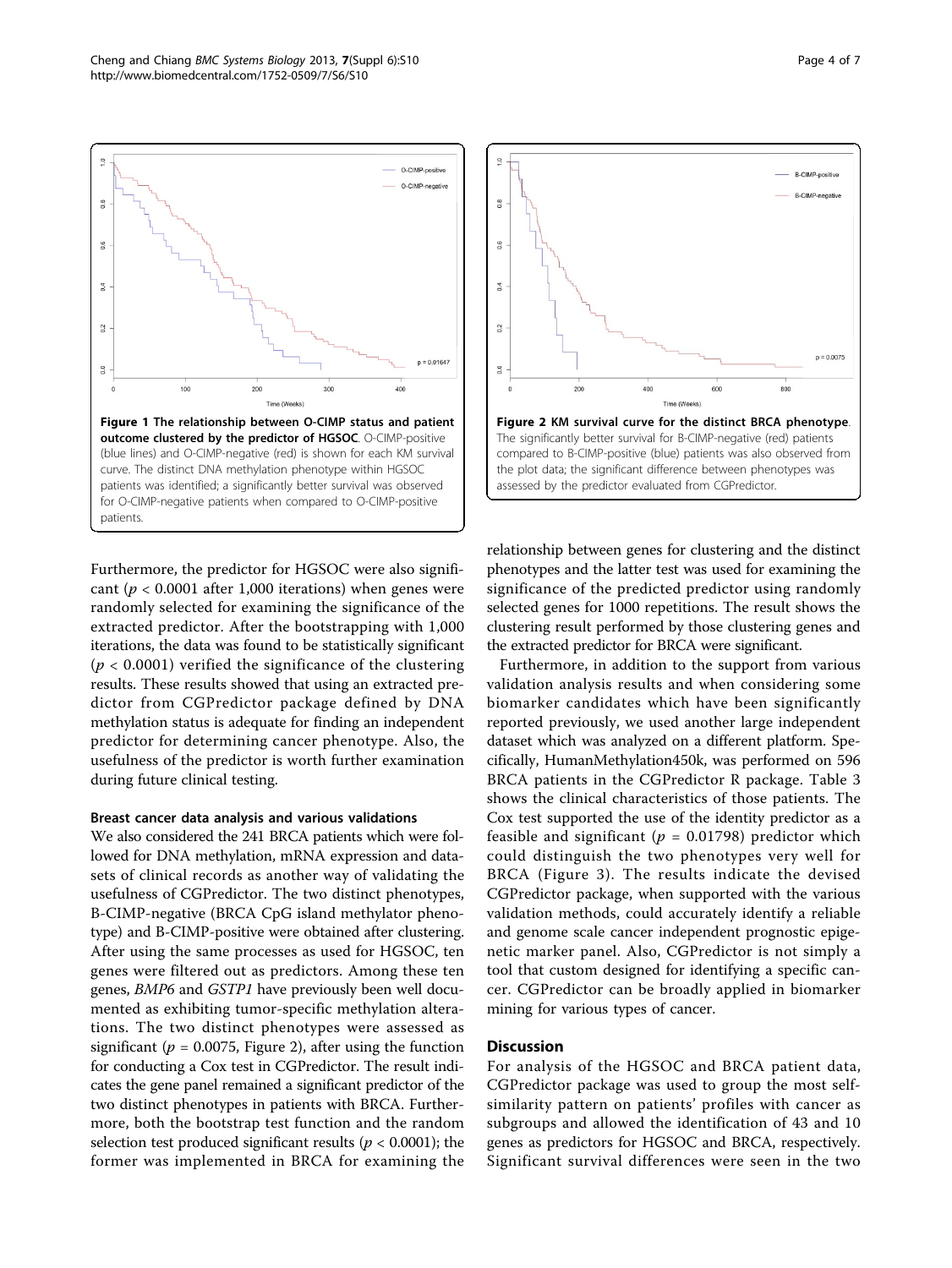|                                   | <b>B-CIMP-negative</b> | <b>B-CIMP-positive</b> | <b>Total</b>    |
|-----------------------------------|------------------------|------------------------|-----------------|
| No. of Patients                   | 96                     | 108                    | 204             |
| TCGA Patient Phenotype Age, years |                        |                        |                 |
| Median (LQ, UQ)                   | 55(45, 66.25)          | 62(54.7,71)            | 60(49,68.25)    |
| No. $\leq 40$ years old           | 14                     | 6                      | 20              |
| Survival (in months)              |                        |                        |                 |
| Median <sup>a</sup> (LQ, UQ)      | 35.6(17.5,55.5)        | 20.3(6.9,46.3)         | 28.2(12.9,48.3) |
| Sex                               |                        |                        |                 |
| Female                            | 96                     | 105                    | 201             |
| Male                              | 0                      |                        |                 |

<span id="page-4-0"></span>Table 3 Characteristics of the BRCA participants used in the independent validation analysis

LQ, lower quartile; UQ, upper quartile; and CI, confidence interval.

<sup>a</sup>Median survival and corresponding confidence intervals were estimated from the Kaplan-Meier curve

|  | Table 4 The performance evaluation of the package CGPredictor |  |  |  |  |
|--|---------------------------------------------------------------|--|--|--|--|
|--|---------------------------------------------------------------|--|--|--|--|

|              | Sample size                | Read raw data | <b>Process</b> | Bootstrap (1,000 iterations) | Random selection (1,000 iterations) |
|--------------|----------------------------|---------------|----------------|------------------------------|-------------------------------------|
| <b>HGSOC</b> | 282 samples<br>5640 probes | 25 sec        | 8 sec          | 21 sec                       | 463 sec                             |
| <b>BRCA</b>  | 241 samples<br>3038 probes | 16 sec        | 6 sec          | 16 sec                       | 393 sec                             |
|              |                            |               |                |                              |                                     |

Intel Core2 2.33 GHz, 2 GB memory, Windows XP

distinct phenotypes defined by DNA methylation status (Figure [1](#page-3-0) and [2](#page-3-0)). Previous reports have identified filtered hypermethylation and downregulated genes including SOX1, CALCA, DCC, NID2, and GATA4 as significant HGSOC markers. As for the predictor for BRCA, GSTP1 and BMP6 both of these have previously been reported to be significantly related to the presence of BRCA.

Based on these results, to test to see if the relationship between the established clustering gene and the phenotypes was significant, we used bootstrapping with 1,000



iterations; for both HGSOC and BRCA, the clustering results were statistical significance of the clustering result. The identity predictors for each specific type of cancer were examined with the randomly selected genes for the same number of extracted markers in specific cancers for 1,000 iterations. For both the bootstrap test and the random selection test use here, the results were significant  $(p < 0.0001)$ . Moreover, the predictor for BRCA was shown to be capable of indicating significant variations in survival rates using a different independent large population dataset performed using Infinium HumanMethylation450 (Figure 3). These results indicate that the extracted predictor and the clustering results examined from various validations all produce reliable results using CGPredictor; also the CGPredictor package has very good potential for use in mining and examining independent prognostic epigenetic marker panels for other cancers.

When retrieving hypermethylated and downregulated genes indicative of HGSOC, the 43 selected genes includes five which have been previously reported to be connected to HGSOC: SOX1, CALCA, DCC, GATA4, and NID2. Sox domain proteins are a class of developmentally important transcriptional regulators related to the mammalian testis determining factor SRY [[16\]](#page-6-0). Sox B1 group genes, Sox1, Sox2, and Sox3, are involved in neurogenesis in various species and only the overexpression of Sox1 in cultured neural progenitor cells is sufficient to induce neuronal lineage commitment [\[17](#page-6-0)]. The methylation of SOX1 has been reported as being correlated with the recurrence of ovarian cancer and with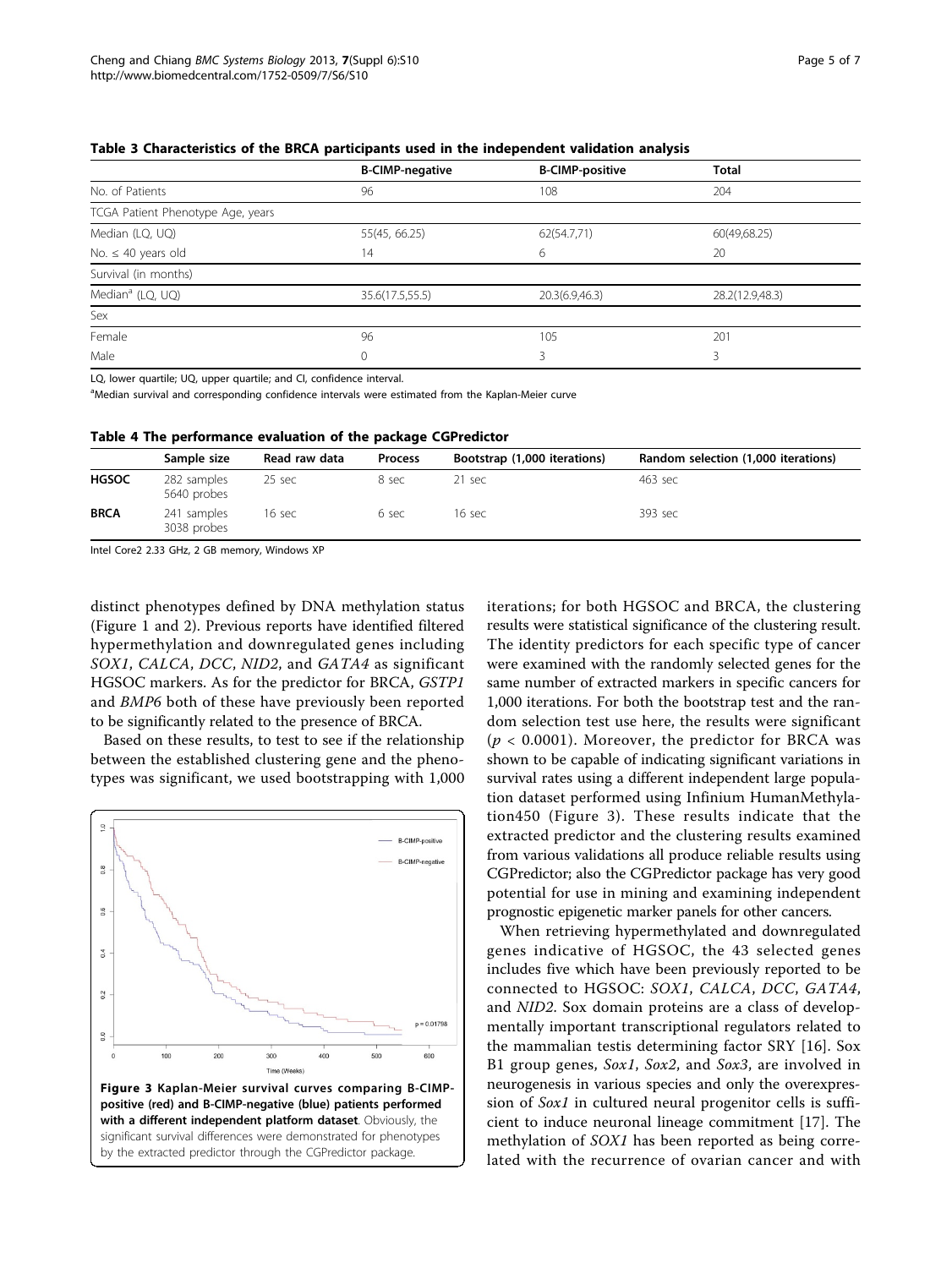overall survival rates for patients with ovarian cancer [[18\]](#page-6-0). As for the gene  $GATA4$ , it is expressed in most organs and plays a critical role in the development of these organs [\[19](#page-6-0)]. GATA4 is initially expressed during the formation of extraembryonic endoderm differentiated from the pluripotent embryonic stem cells of the inner cell mass during early embryonic development [[20](#page-6-0)] and is also expressed in human ovarian epithelial cells [[21](#page-6-0),[22\]](#page-6-0). However, GATA4 is often lost in ovarian cancer cells [[21,23\]](#page-6-0). The GATA4 gene is believed to dictate distinct pathological pathways leading to serous ovarian carcinomas [[24\]](#page-6-0). Nidogen-2 (NID2) is a basement membrane protein. The basement membrane plays an important role in maintaining tissue organization and compartmentalization [[25\]](#page-6-0). Thus, either removal or disruption of the integrity of the basement membrane creates an invasion-permissive environment, often promoting cancer cell proliferation and invasion [\[26,27\]](#page-6-0). The loss of nidogen expression has been shown to have a potential pathogenic role in colon and stomach tumorigenesis [[28](#page-6-0)]. Also, the NID2 is reported to be a biomarker for ovarian cancer and has been reported to be closely correlated with CA125 [\[29\]](#page-6-0). DCC (Deleted in Colorectal Carcinoma) is an important tumor suppressing gene. DCC is a metastasis suppressor gene which targets both proinvasive and survival pathways in a cumulative manner in combination with other genes [\[30\]](#page-6-0). Previous report indicated 52% of malignant ovarian cancers did not express the DCC gene, and also suggested a significant correlation exists between DCC expression and ovarian cancer [\[31](#page-6-0)]. As for the promoter of CALCA, it was also informative for differentiating methylation between the early stages of ovarian disease and the healthy maintenance of control [\[32\]](#page-6-0).

In related analysis, two well-known genes are among the ten extracted biomarker candidates which is predictor of BRCA. For instance, BMP6 and GSTP1 are involved in signal transduction and cell detoxification, respectively. These two genes are two of the top ten hypermethylated genes which have been identified and are used to distinguish between cancerous and normal tissues [[33\]](#page-6-0) and different kinds of cohorts have been used for these purposes [[34](#page-6-0)]. Both papers [\[33,34](#page-6-0)] suggested the genes might be useful predictors for developing epigenetic-based predictive and prognostic biomarkers for breast cancer. A previous study has also tested from women with palpable lesions suspicious of breast cancer for aberrant promoter hypermethylation, and the GSPT1 candidate gene can be easily detected in fine needle aspirated washings. Promoter hypermethylation in benign and malignant lesions was more commonly found in *GSPT1* than the reported candidate genes [[35\]](#page-6-0). Another previous study determined the frequency of aberrant methylation of GSTP1 candidate gene in primary breast cancer tissue for patients with predominantly advanced cancers and suggested that GSTP1 is

potentially important in the early diagnosis of breast cancer [[36](#page-6-0)].

## Conclusions

The detection of cancer-specific alterations in DNA methylation warrants further investigation because it provides a potential benefit in the early diagnosis of cancer as well as in the evaluation of the prognosis and therapeutic responsiveness of patients. We developed an effective and flexible tool for mining and examining predictors supported by systematic analysis. In addition to efficiently performing the analysis, the CGPredictor package has a variety useful functions which can assist researchers in examining the statistical significance of predictors/specific genes of interest as well as clustering results. With these significant results and based on the fact that some significant genetic markers have been reported previously in the literature for both HGSOC and BRCA, our findings provide further support for idea that CGPredictor package has great potential for mining and examining genome scale independent prognostic epigenetic marker panels for various cancers and also support the potential of the retrieved predictors future clinical testing.

## Availability

CGPredictor R package is implemented in R and is freely available at [http://goo.gl/DVqni.](http://goo.gl/DVqni) A vignette with detailed descriptions of the functions and examples is included.

#### Abbreviations

CGPredictor: Cancer Grade Predictor; HGSOC: high-grade serous ovarian cancer; BRCA: breast invasive carcinoma; KM: Kaplan-Meier; TCGA: the Cancer Genome Atlas; O-CIMP: high-grade serous ovarian cancer CpG island methylator phenotype; CIMP: CpG island methylator phenotype; B-GIMP: breast invasive carcinoma CpG island methylator phenotype; NID2: Nidogen-2; DCC: Deleted in Colorectal Carcinoma.

# Competing interests

The authors declare that they have no competing interests.

#### Authors' contributions

JH supervised the study, and participated in its design and coordination and helped to draft the manuscript. WS developed the methodology, wrote the software, wrote the manuscript and design the study. Both authors read and approved the final manuscript.

#### Acknowledgements

This work was supported by Research Grants from the National Science Council, Taiwan (NSC 102-2221-E-006-236)

#### Declaration

The funding for the paper publication was supported in part by Research Grants from the National Science Council, Taiwan (NSC 102-2221-E-006-236) This article has been published as part of BMC Systems Biology Volume 7 Supplement 6, 2013: Selected articles from the 24th International Conference on Genome Informatics (GIW2013). The full contents of the supplement are available online at [http://www.biomedcentral.com/](http://www.biomedcentral.com/bmcsystbiol/supplements/7/S6) [bmcsystbiol/supplements/7/S6.](http://www.biomedcentral.com/bmcsystbiol/supplements/7/S6)

Published: 13 December 2013